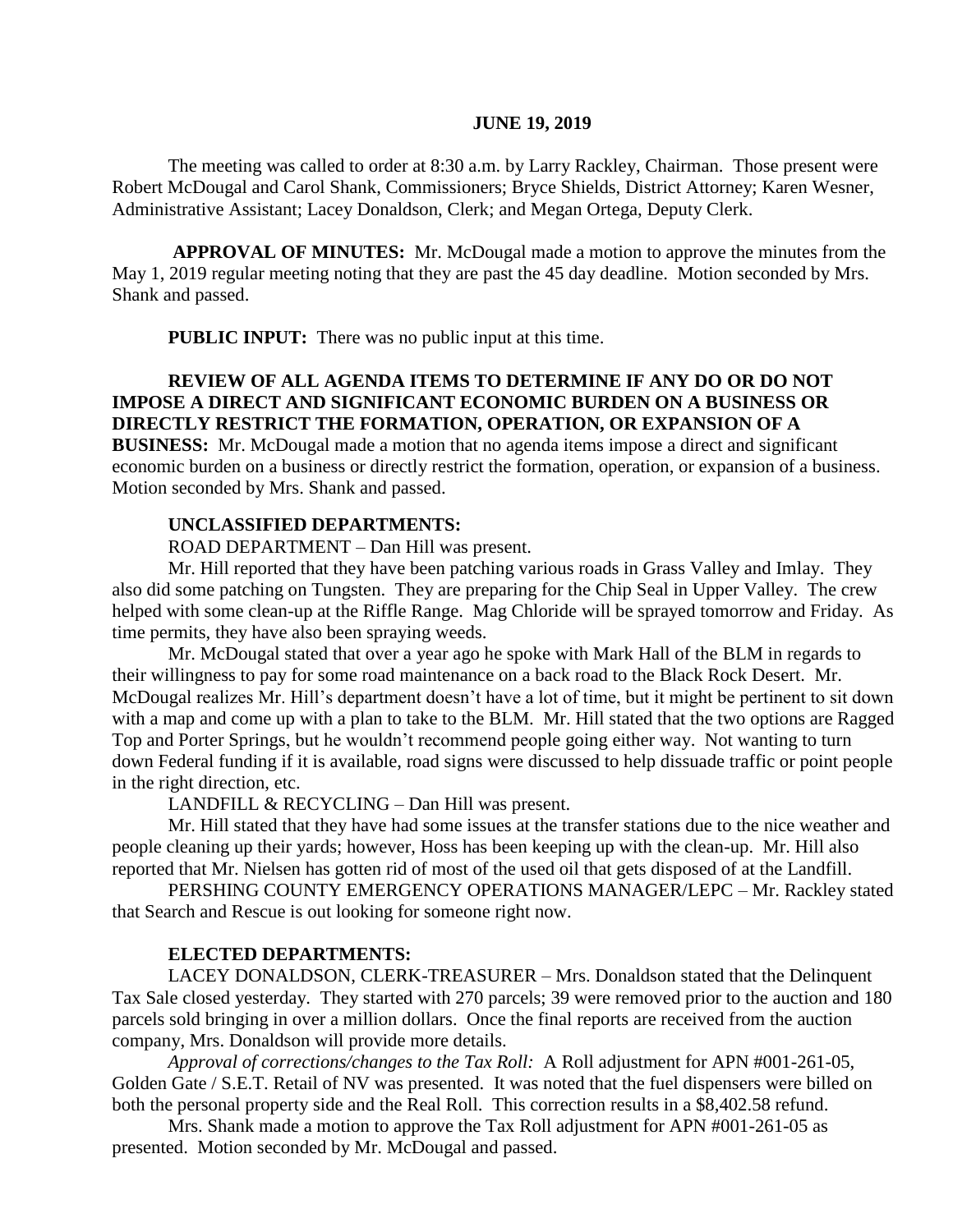As the Board of County Commissioners may meet in a closed labor session pursuant to NRS 288.220 to meet with the County's labor representative regarding labor negotiations, the meeting recessed 8:45 a.m. and reconvened at 9:00 a.m.

**POOL RENEWAL PROPOSAL PRESENTATION:** ACCEPTANCE OF RENEWAL PROPOSAL FROM NEVADA PUBLIC AGENCY INSURANCE POOL (POOL) AND APPROVAL FOR PAYMENT FROM FISCAL YEAR 2019-2020 FUNDS – Kent Mowry, A & H Insurance and Wayne Carlson, POOL/PACT were present.

Mr. Mowry went over the renewal. The total cost for this year's premium is \$190,547.86, which is a slight increase (8.7%) over last year's premium.

Mr. Carlson spoke about the programs and services available to POOL/PACT members.

Mrs. Shank made a motion to accept the Renewal Proposal from the Nevada Public Agency Insurance POOL as presented with payment from Fiscal Year 2019-2020 funds. Motion seconded by Mr. McDougal and passed.

## **UNCLASSIFIED DEPARTMENTS, CONT.D**

BUILDINGS AND GROUNDS – John Handka was present.

Mr. Handka reported that since the last meeting the carpeting and flooring has been completed throughout the Community Center. The Imlay roof was done on Monday and Tuesday this week. The new windows will be installed in the Administration Building this weekend. He has already informed the Department Heads and asked them to move things away from the windows.

The crew has been busy working on normal maintenance of the sprinklers and spraying weeds. Mr. Handka has been trying to facilitate the different events in the park. For the movie nights in the park, Mr. Handka is concerned about having to shut all the lights off. He will be meeting with Ms. Lerner to discuss further. Mr. Handka also reported that the Summer Lunch Program is doing a great job cleaning up every day. He also stated that the antenna blew down at the Airport, which took the runway lights out. Everything has been fixed.

Mr. McDougal spoke about a letter from the Alumni Association complaining that the new chairs did not have all the plastic removed when they started set-up for their event. Mr. Handka spoke about the time constraints they had that weekend. The new flooring had just finished being installed and the chairs had just been delivered. Mr. McDougal stated that he was a bit irritated by the lack of understanding as we are providing a public service for a very low cost.

SENIOR CENTER – Jordan McKinney was present.

*Request to remove bus from inventory:* Mrs. McKinney stated that this bus is being replaced with the new one we just received. It was also noted that the County has spent a significant amount of money making repairs to this bus.

Mrs. Shank made a motion to approve the removal of the bus from the Senior Center's Inventory. Motion seconded by Mr. McDougal and passed.

*Approval to purchase wrap for bus:* Mrs. McKinney would like to have the bus wrapped with Pershing County's logo. She is also going to have **"**In loving memory of Zelma Cerini" included. The total cost is \$2,576.00.

Mrs. Shank made a motion to approve the purchase and installation of a wrap for the new Senior Center bus as presented, contingent on approval of the Senior Center Advisory Board, to be paid for with Gift Fund money. Motion seconded by Mr. McDougal and passed.

PERSHING COUNTY FIRE/AMBULANCE –

*AMBULANCE/LOVELOCK DEPT:* Marti Nolan was present.

Mrs. Nolan stated that Chief Wilcox is at a conference. Mrs. Nolan also stated that the Department is losing another two members. Mrs. Shank asked about the ambulance billing. Mrs. Nolan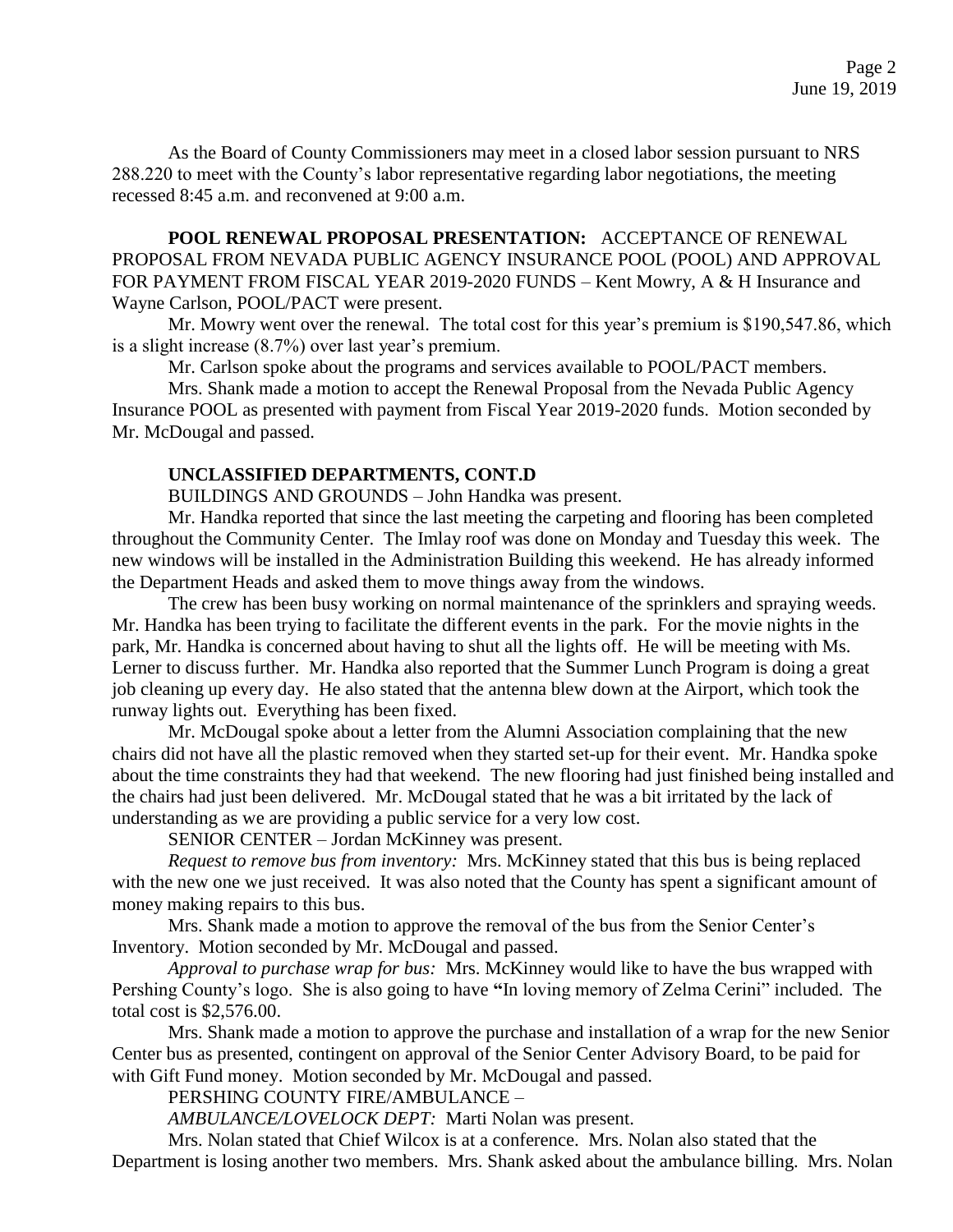has been working with Sharp Medical Billing every day. They are requesting more back-up then REMSA did.

Mr. Rackley stated that they had a good Chief's meeting in Grass Valley on June 8<sup>th</sup>. Mrs. Nolan stated they have hazmat training in July. After this training, they will have at least 8 Firefighter Is.

REQUEST FOR APPROVAL OF CREDIT CARD FOR MARTI NOLAN, EMS COORDINATOR, IN THE AMOUNT OF \$1,000.00 – Mrs. Donaldson stated that she spoke to Chief Wilcox prior to him leaving town. He would like the credit limit increased to \$2,500 so that they have enough to cover conference registrations and travel when necessary. It was noted that an item will have to be put on the next agenda to raise the limit.

Mr. McDougal made a motion to approve the County Credit Card for Marti Nolan in the amount of \$1,000.00. Motion seconded by Mrs. Shank and passed.

IT DEPARTMENT – Justin Abbott was present.

Mr. Abbott reported that he has been working with Devnet and Tyler on the go-live schedules for the Recorder, Assessor and Clerk-Treasurer's offices.

Mr. Abbott also stated that at yesterday's Department Head meeting, Sheriff Allen suggested looking into a POOL/PACT Risk Management Grant for our network upgrades.

# **ELECTED DEPARTMENTS, CONT.D:**

JERRY ALLEN, SHERIFF – Sheriff Allen reported that his new hire started on Monday and he is CAT III Certified. The YRO (Youth Resource Officer) Grant was audited last week. Sheriff Allen has not received any information about the next grant cycle. He is hoping to hear in the next 30 days. Mrs. Shank asked if the YRO funds have been requested from the School District. Sheriff Allen has sent a letter to the School District requesting their portion of funding. Mr. McDougal asked about the Search and Rescue efforts being conducted this morning. Sheriff Allen stated that there is no risk of life so no aircraft has been requested. The area has bad cell phone reception, but they were able to get the coordinates. The people are in an RV and have food and water.

Sheriff Allen also stated that the Jail was inspected this morning. He stated that they had 24 inmates last week, which was hard to manage; however, minimal damage occurred. Sheriff Allen also stated that he has received an invitation from Sheriff Hickox in Churchill County to tour their new facility.

LAUREEN BASSO-CERINI, ASSESSOR – *Assessor Technology List of Expenditures per NRS 250.085:* Mrs. Shank made a motion to approve the Assessor's Technology List of Expenditures per NRS 250.085 as presented. Motion seconded by Mr. McDougal and passed.

*Assessor Technology Fund, Approval to purchase five desktop scanners for employee work stations due to Devnet conversion process:* Ms. Basso-Cerini stated that she would also like to purchase one for Mr. Evans in Planning and Building. Mr. Shields did not see an issue approving six even though the agenda says five.

Mrs. Shank made a motion to purchase six desktop scanners for employee work stations due to the Devnet conversion process. Motion seconded by Mr. McDougal and passed.

*Approval to remove Fixed Asset Number CA0858, Sony digital camera (non-operable):* Mrs. Shank made a motion to approve the removal of Fixed Asset Number CA0858, Sony digital camera, from the Assessor's Inventory and dispose of it as necessary. Motion seconded by Mr. McDougal and passed.

Ms. Basso-Cerini stated that they started Devnet training started this week. They will be going Live July  $15^{\text{th}}$ .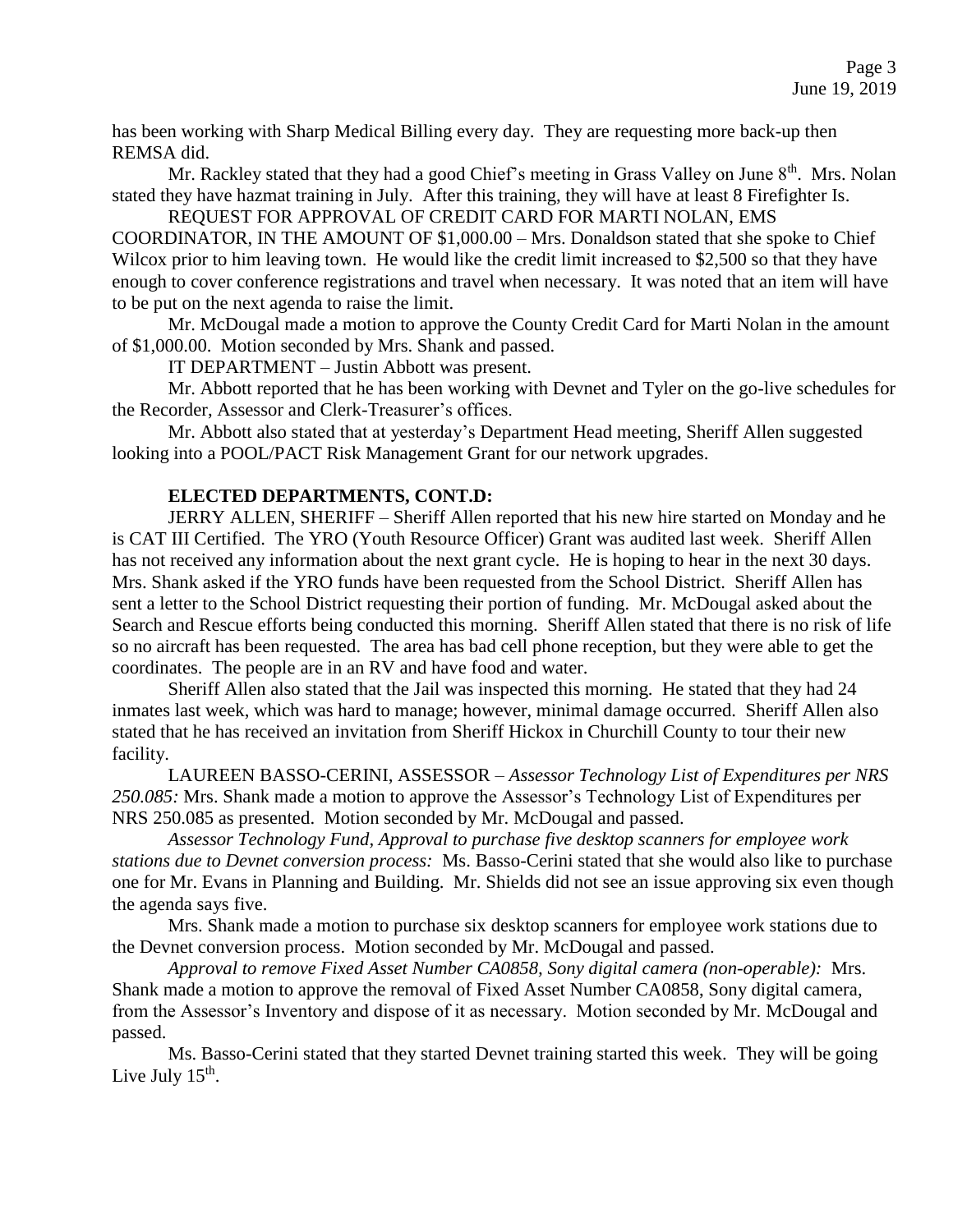## **PLANNING AND BUILDING DEPARTMENT / IMLAY WATER:** James Evans was present.

REQUEST TO ADVERTISE/HIRE VACANT PLANNING AND BUILDING TECHNICIAN –

Mr. McDougal made a motion to approve advertising and hiring to fill the vacant Planning and Building Technician position. Motion seconded by Mrs. Shank and passed.

**UPDATE ON PROGRESS OF SITE LOCATION, DESIGN, FUNDING, AMENITIES AND CONSTRUCTION OF FUTURE LAW ENFORCEMENT CENTER:** Mr. Rackley stated that he is still working on the property exchange. The \$300 lot line adjustment fee is still in question. Mr. Rackley spoke with Mrs. Booth, the City Clerk, and the fee is not theirs. It may be an attorney fee. Mr. Rackley also stated that the owner of the lot by the church keeps getting weed notices from the City. Mr. Rackley took care of the weeds himself.

# **WENDY NELSEN, EXECUTIVE DIRECTOR, FRONTIER COMMUNITY**

**COALITION:** LANGUAGE REGARDING ALL TOBACCO PRODUCTS, ADVERTISING, ETC. – Mrs. Nelsen was not present. She spoke under "Public Input" at the last meeting. This item will be on a future agenda if requested.

**PROCLAMATIONS AND AWARDS:** There were no proclamations or awards considered.

# **GRASS VALLEY ADVISORY BOARD:** Paul Schlehr was present.

Mr. Schlehr stated that the Road crew has been very active in the area. He also reported that there were cattle loose on Muddy Road this morning. The next Advisory Board meeting will be Monday, June 24<sup>th</sup>.

**DERBY FIELD AIRPORT:** Mr. Rackley reported that the building is complete. Mr. Handka alleviated the lighting issue. Trans Aero will be moving their fuel tank.

**BOARD APPOINTMENTS:** RECREATION BOARD AND PLANNING COMMISSION – Mr. McDougal made a motion to reappoint Maurice Nelsen to the Recreation Board and Cynthia Harkreader to the Planning Commission. Motion seconded by Mrs. Shank and passed.

**REPORT FROM LEGAL COUNSEL:** Mr. Shields did not have anything to report.

**ADMINISTRATIVE ASSISTANT:** Mrs. Wesner stated that everything is going well. At the Department Head meeting yesterday there were 13 in attendance. John Bates from POOL/PACT was also present and went over the training schedule for the new year. There is Ethics training on June 24<sup>th</sup>. The aerial spraying of mosquitoes in Imlay was done and two days later Mrs. Wesner received calls that it didn't work. It was noted that the cost was \$2,700 and there wasn't enough funding available to spray again before July 1<sup>st</sup>. Mrs. Wesner will work with Mr. Frey to schedule another application.

**UPDATE ON THE PERSHING COUNTY ECONOMIC DEVELOPMENT AND CONSERVATION ACT:** The Board decided that this item can be taken off future agendas.

**ITEMS FOR FUTURE AGENDAS:** Mr. Rackley gave Mrs. Wesner some information regarding the electrical on Toulon Peak.